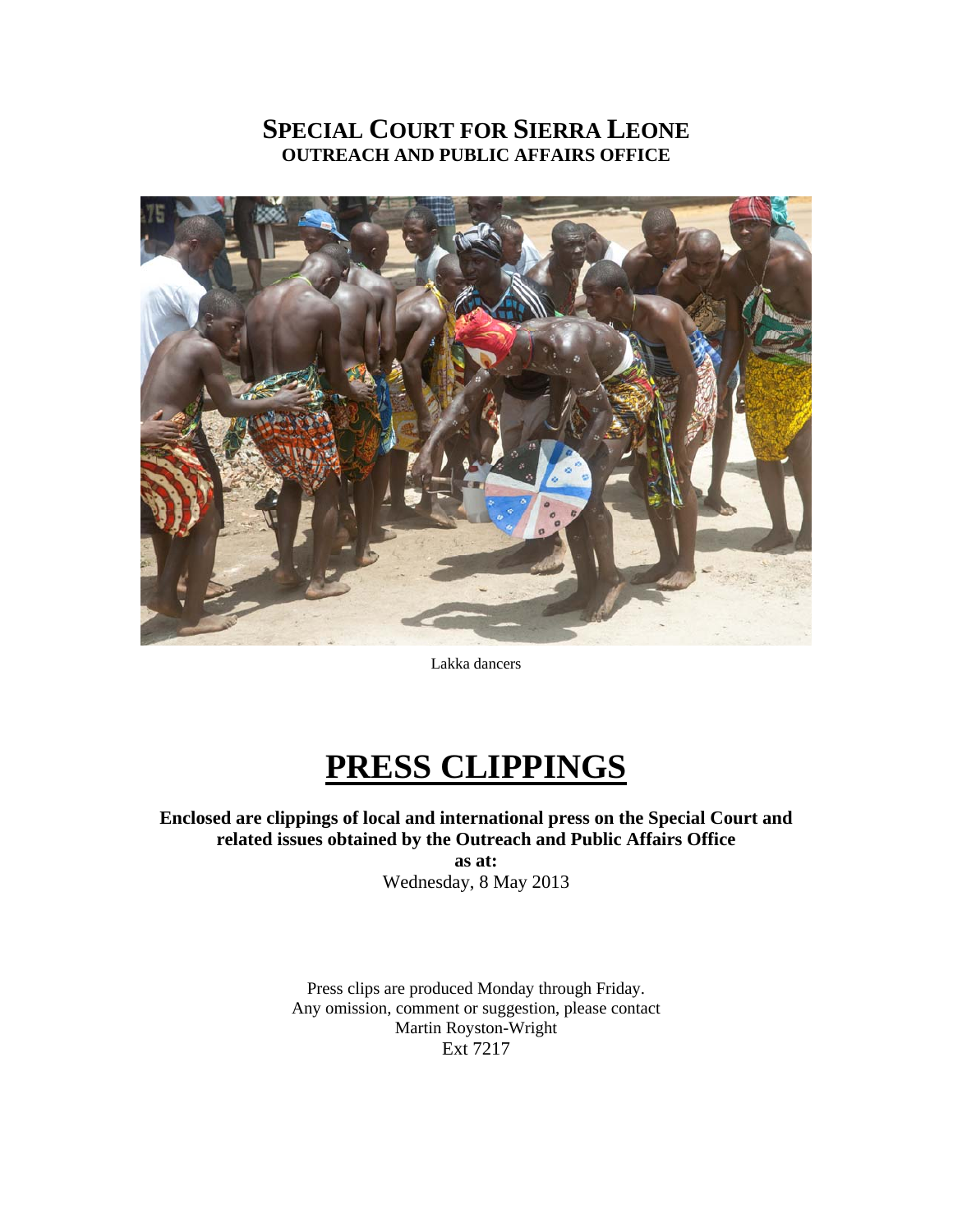| <b>International News</b>                                                                        |              |
|--------------------------------------------------------------------------------------------------|--------------|
| Liberia: 'War Criminals Will Be Booked No Matter How Long They Run' / The New Dawn               | Page 3       |
| Media - Security Relations - an Imperative for Consolidating Peace in Liberia / FrontPage Africa | Page 4       |
| Tim Hetherington Was Not Interested in Photography Per Se / Motherboard                          | Pages $5-10$ |
| Central African Republic: Bozizé Soldier Says Rebels Committed Atrocities / Bemba Trial Website  | Pages 11-12  |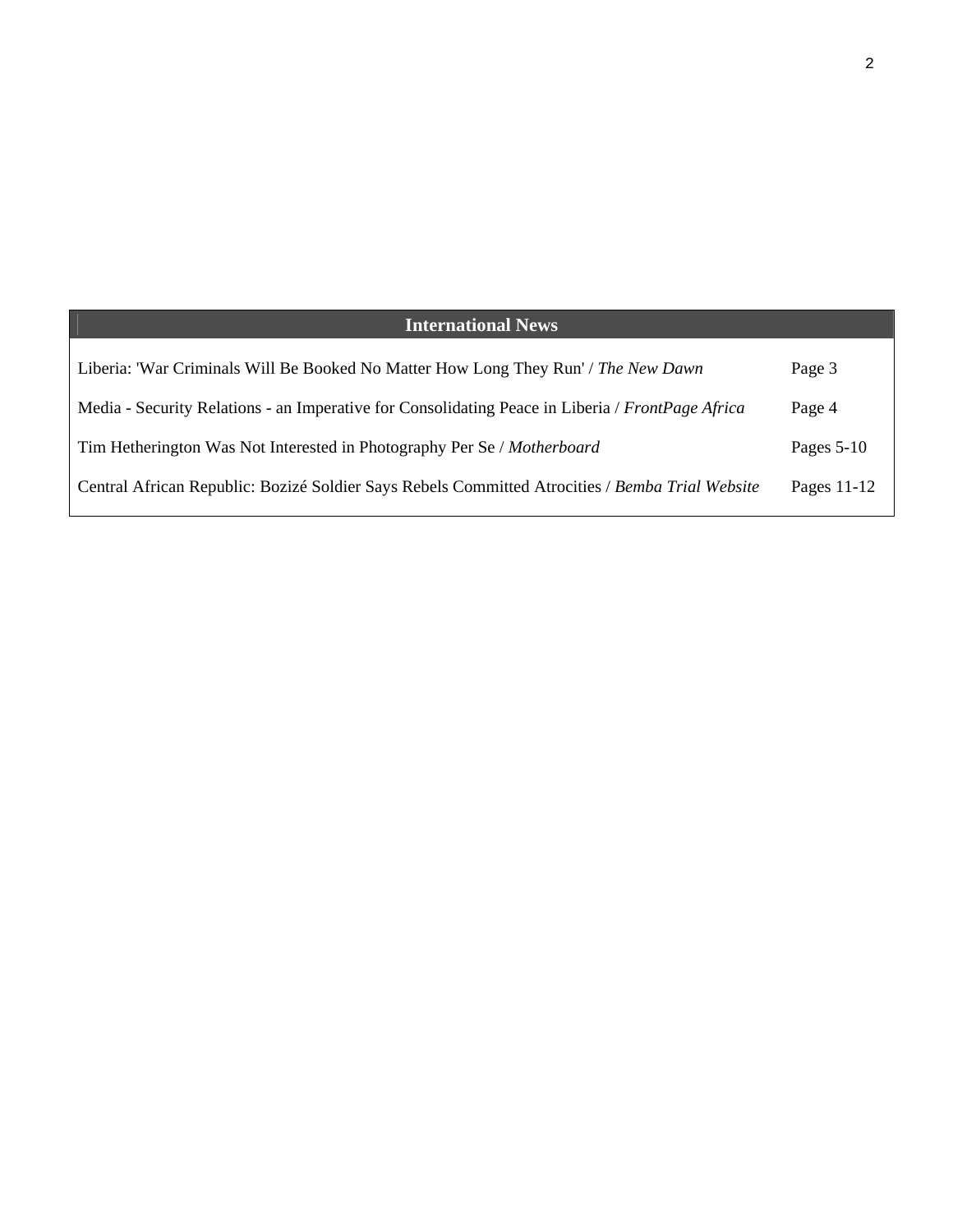# The New Dawn (Monrovia) Friday, 3 May 2013

#### **Liberia: 'War Criminals Will Be Booked No Matter How Long They Run'**

A Coalition for Justice in Liberia (CJL) two days symposium geared toward training staffers on how to unearth and report gross human rights abuses, including war related massacres taking place around the world, ended here last week with both participants and facilitators pledging to work together in order to end a "culture of impunity" by perpetrators of genocides. Most of the speakers at the ceremony vowed that war criminals that are living in the US and Europe will eventually be booked no matter how long they will run or evade justice.

The conference was held at the Brooklyn City Center (City Hall) and brought together a group of hardcore international human rights activists, lawyers and representatives, some from the US Department of Justice and the Department of Homeland Security and Naturalization based in Washington D.C. They were: Kathy Roberts, Legal Director, Center for Justice and Accountability (CJA), Yonina Alexander, Legal Fellow (CJA), Dr. Christopher Hayden of the U.S. Department of Justice, and Dr. Abbey Weiss, Clinical Psychologist, Center for Victims of Torture (CVT) among others.

Liberian Human rights journalists were also among the panelists at the forum; among them were CIVITAS' Director Mr. Hassan Bilityand former Associated Press correspondent James Kokulo Fasuekoi. Mr. Bility who presently runs CIVITAS, a human rights group based in Liberia, suffered severe torture at the hands of Charles Taylor's securities prior to the fall of Taylor's regime. Bility spoke about his ordeals in the former dictator's prison and the process which led to his released. Taylor had agreed to free Journalist Bility but only if he Bility would agree to leave Liberia. Mr. Bility was later flown to Ghana, and then to the U.S. after the U.S. Embassy in Monrovia reached a compromise with the former warlord.

Journalist and author, Mr. James Fasuekoi who covered the civil war for more than a decade before escaping the country two years after Taylor became president, introduced a new dimension to the event. He screened vivid photographic slides of child-soldiers, mass starvation, massacres, warlords and rebel commanders, which brought fresh memories of the war. Some of Fasuekoi's war-images were so tasteless and ghastly that some members of the audience had to turn away from the screen. Among panelists for day two were University of Liberia Political Science Professor Alaric Tokpa and Mr. Tony Leewaye, a Minnesota based Liberian community mobilizer and social worker. Mayor Tim Wilson, Mayor of the City of Brooklyn Center was among U.S. officials who graced the event.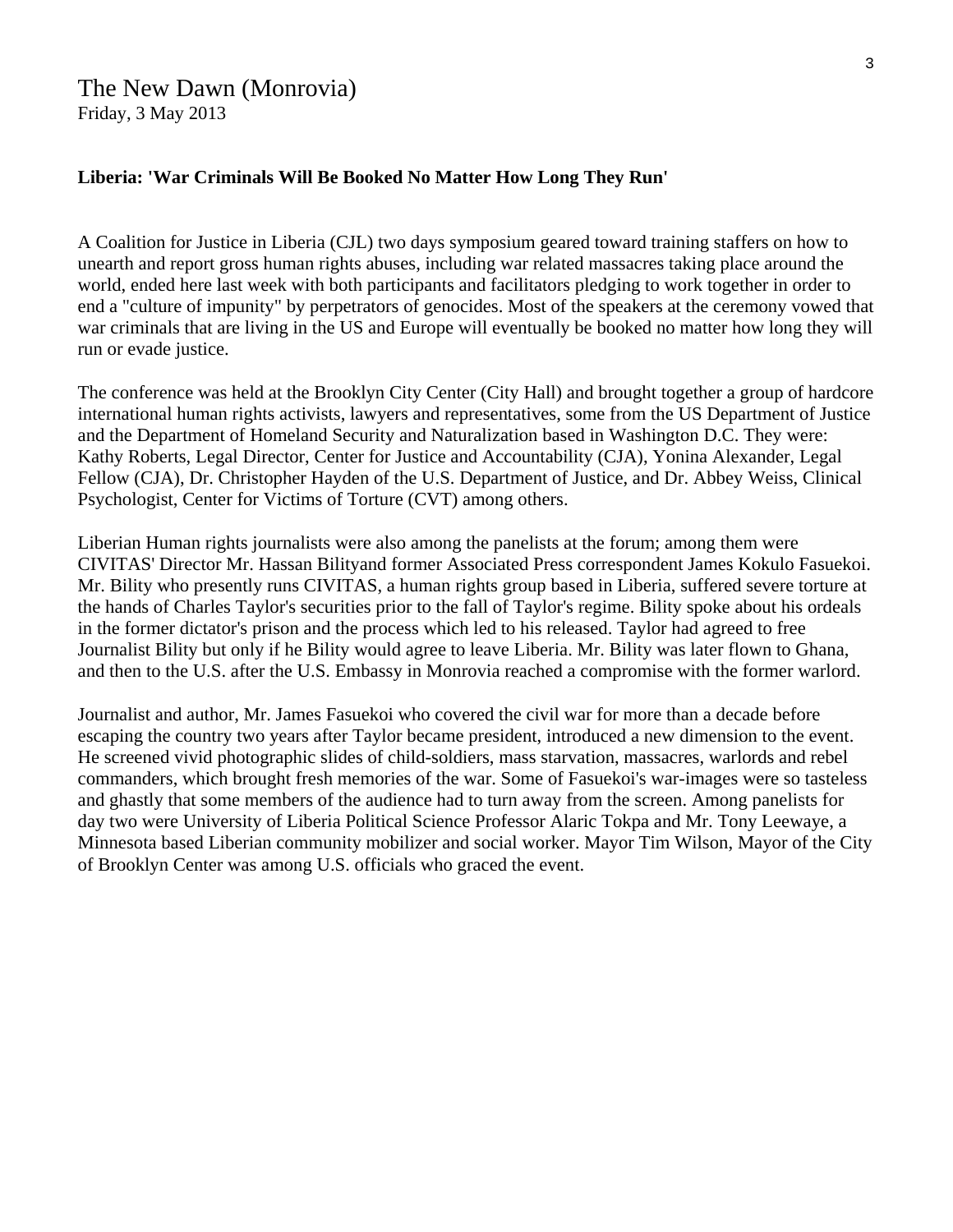## **Liberia: Media - Security Relations - an Imperative for Consolidating Peace in Liberia**

#### **Opinion**

A paper presented to mark World Press Freedom Day, May 3, 2013 in Buchanan, Grand Bassa County, Liberia

I no doubt feel privileged to have been chosen as one of four panelists to speak on the topic: "Media-Security Relations: An imperative for Consolidating Peace in Liberia." These are not just ordinary panelists but personalities of high stature and I hope I'll do justice to the topic at bar on this historic May 3rd 2013 World Press Freedom Day commemoration in this historic port city of Buchanan, Grand Bassa County.

I'm particularly marveled by the global theme for this year's World Press Freedom Day chosen by UNESCO- "Safe to Speak: Searching Freedom of Expression in All Media." As a panelist who has made professional journalism my vocation, what I especially like about World Press Freedom Day is that it's set aside not only "to create awareness about press freedom but to P also pay tribute to the bravery of Journalists and media workers who died around the world practicing their profession."

I or you would have been one of those professionals (not on this earth today) to have paid the ultimate price with our lives. But thank God that our lives have been spared to be in Buchanan yea Liberia today, where it's now relatively safe to speak. And I very much hope we'll keep it this way. I hope we'll keep it this way, when the last boot of the UN peacekeeping force, UNMIL leaves these grounds.

Consolidating the peace in Liberia remains an uphill task. It will even be much greater when security control throughout the length and breadth of our country is totally reverted to the government by UNMIL.

Indeed, the media and the security forces including the police, the Armed Forces of Liberia (AFL), etc. right to life, liberty and security are fundamental rights guaranteed in Article 11 of this country's constitution and Article 3 of the Universal Declaration of Human Rights.

#### Media-Security Relations

The history of this country is replete with incidents of strain, sometimes horrific encounters between Liberian state security forces and journalists not only during the war years but also at various stages during peace time, just to cite the arrests, maltreatment and jailing of journalists during the Samuel Doe and Charles Taylor regimes. The late Liberian broadcast Journalist Charles Gbenyon lost his life in the November 12, 1985 abortive coup that followed the late General Thomas Quinwonkpa's invasion from neighboring Sierra Leone. Before that, we saw periods where there were dangerously acrimonious relations between media practitioners (including the late Albert Porte and Tuan Wreh) during the Tubman and Tolbert regimes.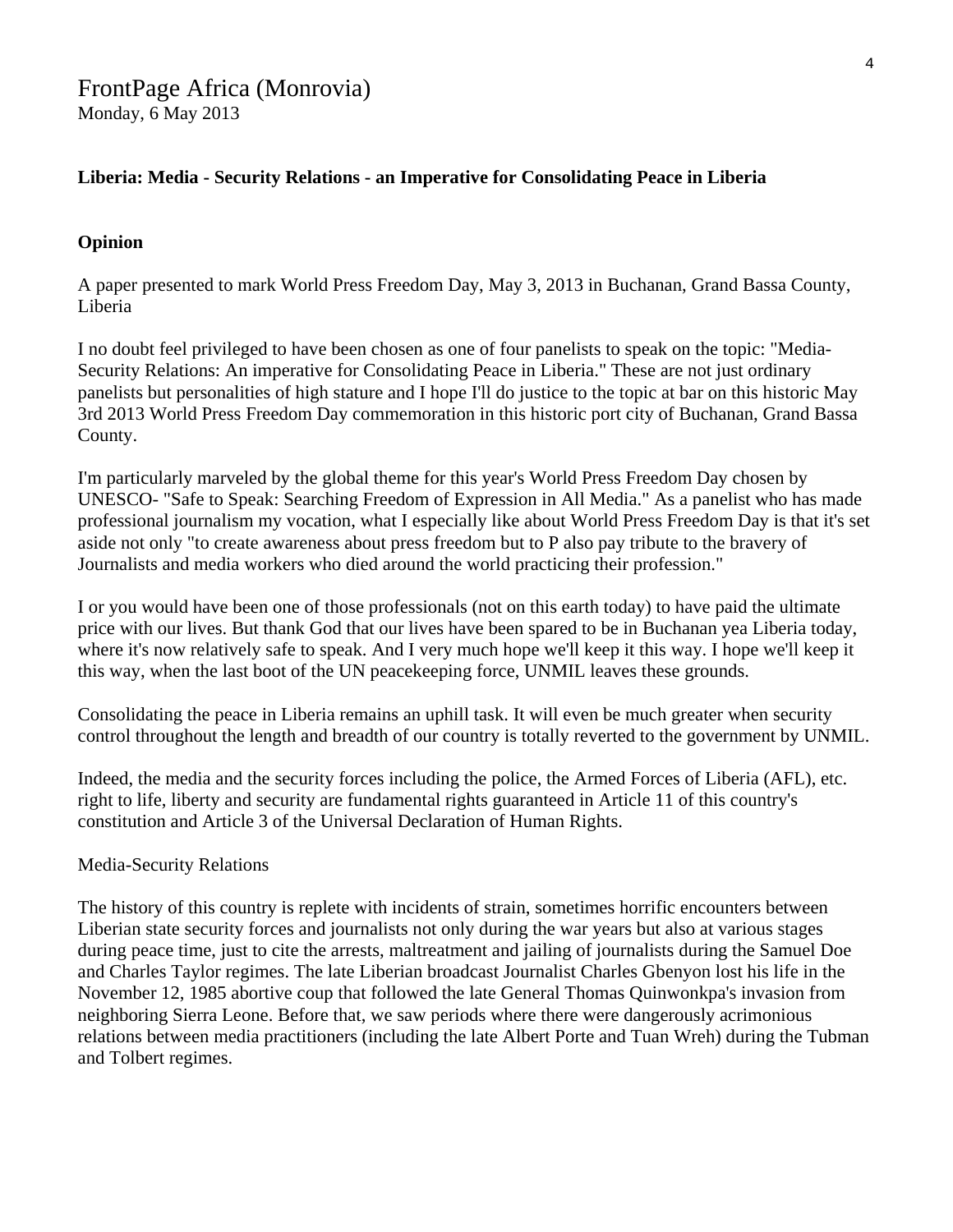# Motherboard Monday, 6 May 2013

## **Tim Hetherington Was Not Interested in Photography Per Se**

By Krishna Andavolu

# *Sebastian Junger On the Fearless Photojournalist*



*Courtesy of HBO*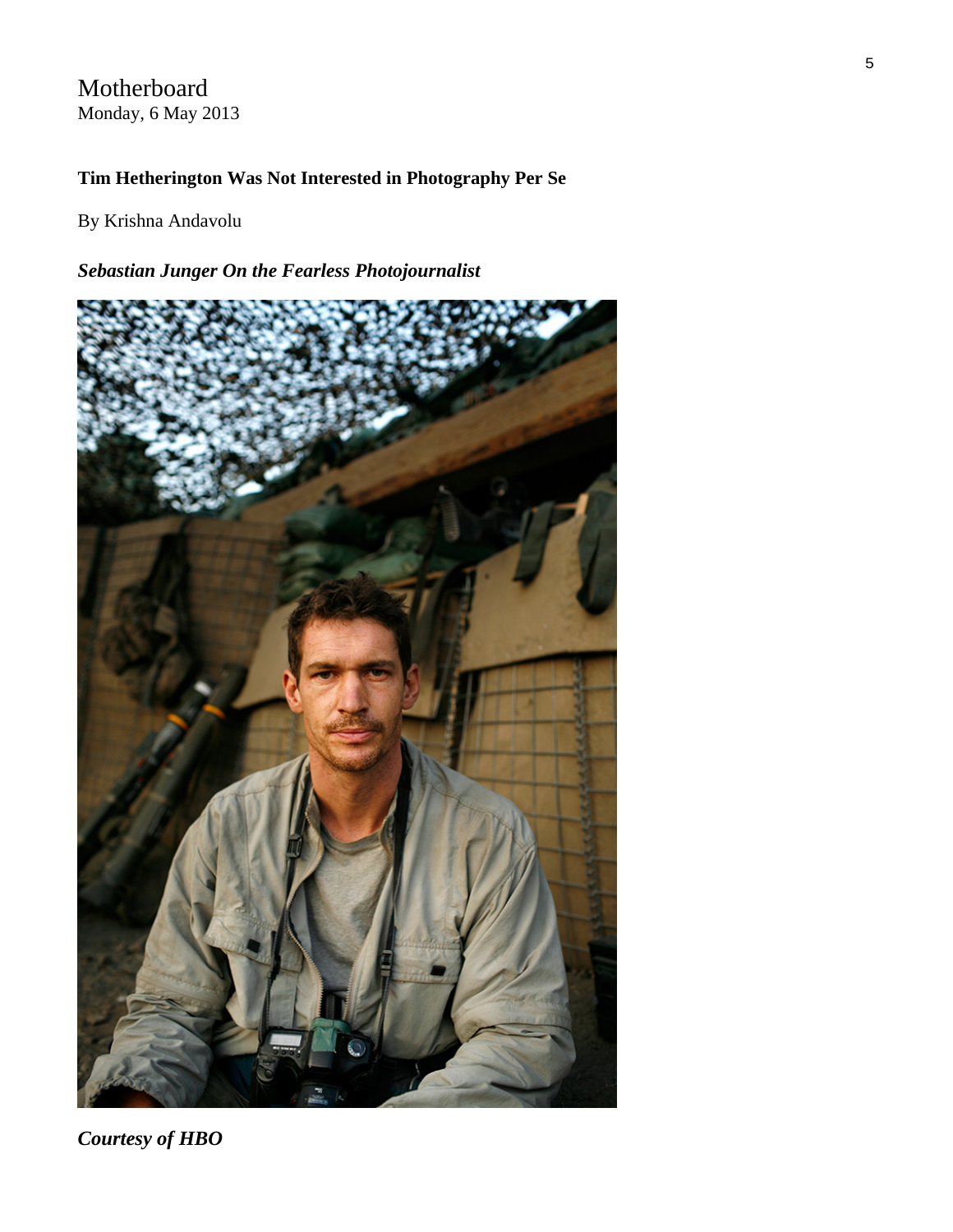There's a moment in *Which Way Is the Front Line from Here*, Sebastian Junger's [excellent new](http://www.hbo.com/documentaries/which-way-is-the-frontline-from-here-the-life-and-times-of-tim-heatherington/index.html)  [documentary](http://www.hbo.com/documentaries/which-way-is-the-frontline-from-here-the-life-and-times-of-tim-heatherington/index.html) about the life of acclaimed war photographer and Oscar-nominated British filmmaker Tim Hetherington, when Tim literally saves a man's life. It's 2003, and Tim's in Liberia embedded with the rebel group fighting to oust Charles Taylor. After a long march, the rebels make camp in an abandoned beer factory and set up a makeshift clinic for their wounded.

The scene starts gleefully. Tim gives a stand-up intro to the camera about the hard march they just took while cracking an ear-to-ear smile at the prospect of a cold one. It's throwaway footage, not part of the project that he and fellow war photographer James Brabazon were there to do. But it's one of those moments between moments that needed to be documented for its absurdity. The tough-it-out slogging of war reportage meets the eerie-but-hilarious coincidence of abandoned infrastructure. Spring Break: Liberia.

But things at the beer factory turn pear-shaped (probably after the rebels imbibe their share of suds) and the frantic energy of young rebels with guns transforms from showmanship to menace. The wildeyed leader of the group accuses the only medic tending to the wounded of being a spy for the government. The medic is led into what looks like a loading dock and we see through Tim's camera as the rebel leader waves a pistol in the medic's face and threatens to execute him like he's done others in the past.

James Brabazon, who invited Tim to come along on the embed, steps back to get a wide shot. He's seen executions before. But Tim intervenes, grabbing the leader's gun and explaining that killing the only medic they have makes no sense.

"He did the right thing," Sebastian Junger told me last week when we met at HBO's headquarters in Manhattan. "I mean the rebels were out of control, on drugs, whatever. They were not a professional army. A lot of innocent people were getting executed and he knew that, and this is one he could stop. So he did."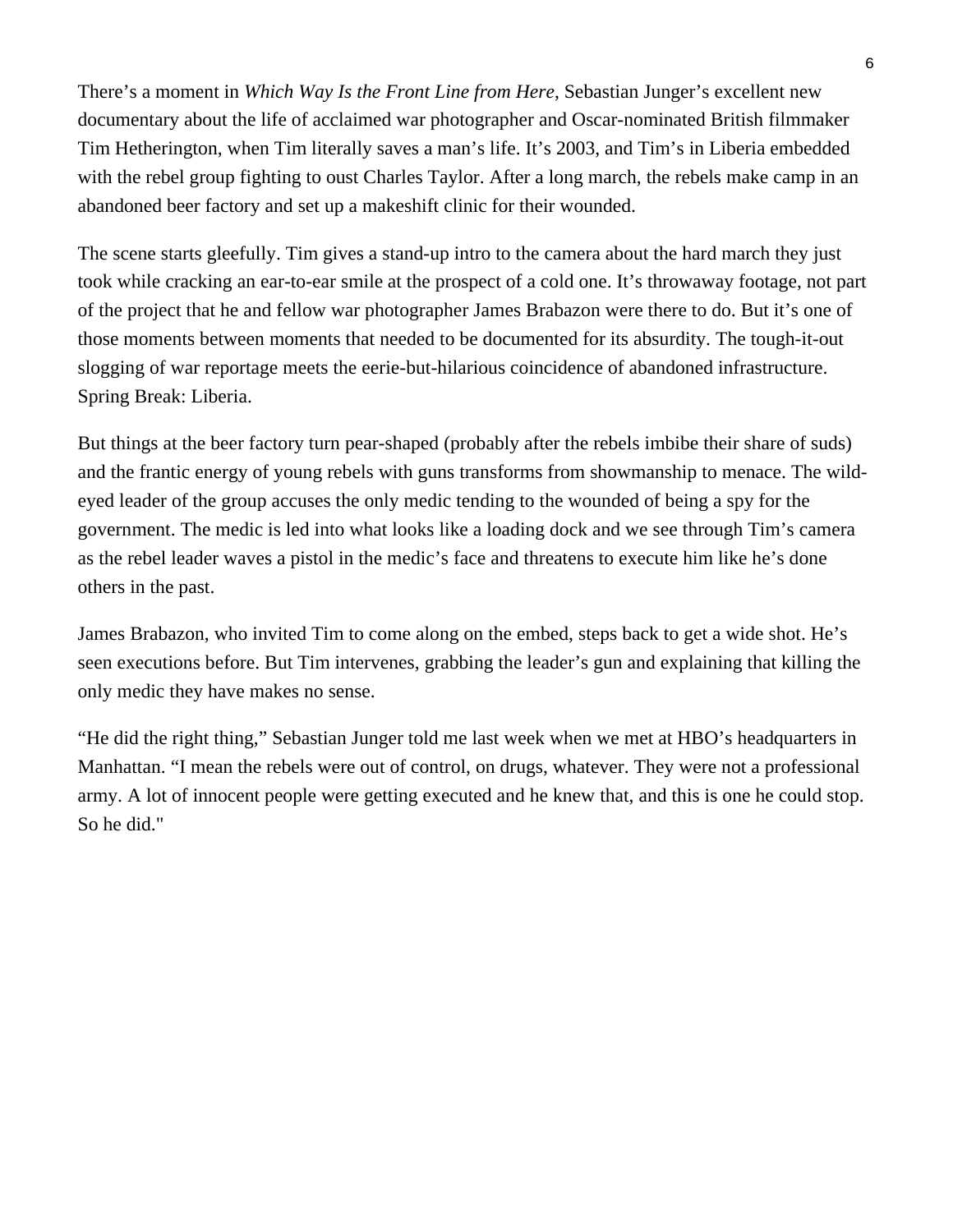

*Tim and Sebastian. Photo courtesy of HBO*

Intervening during the course of documenting the atrocities of war is unusual for photojournalists, and what Tim did could easily be seen as a rookie mistake (It was Tim's first time covering war). But what becomes clear through *Which Way* is that Tim's project as a photographer was to look beyond the circumstances of conflict to find the harder-won truths of humanity. And his actions in that moment in Liberia exemplify both his compassionate spirit and the unfortunate lengths that his mission as an artist took him.

Tim died covering the Libyan revolution two years ago when he and a group of other journalists were struck by mortar fire in Misrata. Sebastian's film, which premiered recently on HBO, is a moving obituary. But it's also an extension of the collaborative work that Sebastian and Tim started when they made their Oscar-nominated documentary about a platoon of soldiers in the Korengal Valley of Afghanistan, *Restrepo*.

That film showed the bonds of love between men at the front line: the I-will-die-for-you relationships that holds together a unit through the harrowing moments of conflict. When you turn the camera away from the bombs and towards the men who launch them, you glimpse something eternal about our survival as a species: holding together.

*Which Way* goes one step further and points the camera at those who normally hold it. And it turns out that the urge to create, to make art, and find what's beautiful behind the horrid might be as essential to being a human as fighting others.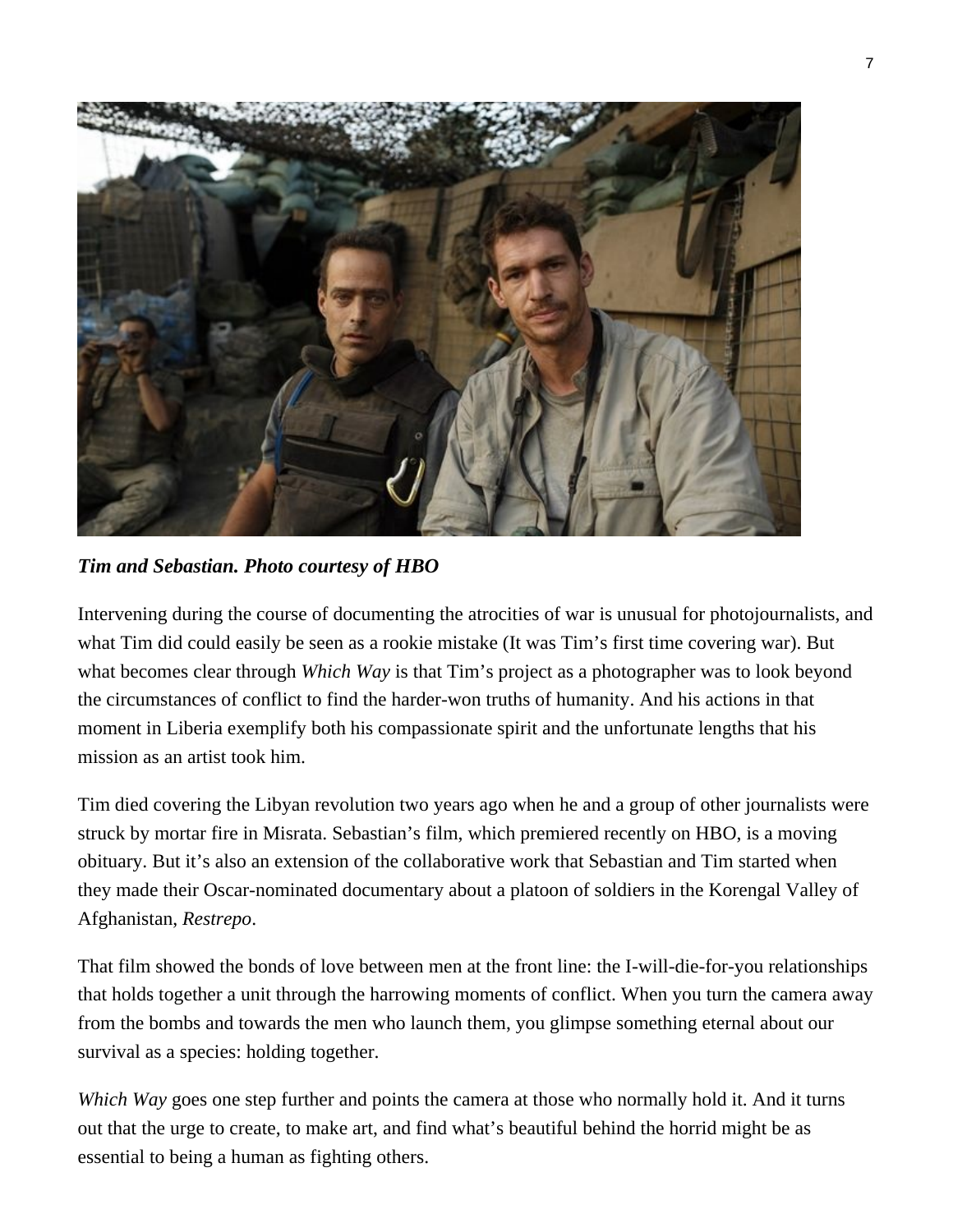know that sounds cheesy as fuck but spending two hours in Hetherington's world is intoxicating. Here's more from my conversation with Sebastian, an enviably talented storyteller in his own right.

# **VICE: At one point in the film, Tim says that he's "not interested in photography per se." What do you think he meant by that?**

**Sebastian Junger**: That was something he said many times in conversation with me and in interviews. You know I think someone of his creative talent and genius easily feels limited by things. And I think he saw the possibilities of photography, but was also very aware of its limitations. I think what he really wanted was to experience the world and understand the human struggle. That's really what he wanted. Photography was kind of his excuse to do that. He just also was extremely



talented and so became extremely good photographer, but it just wasn't the central narrative in his head of what he was trying to get out of the world—it was a means to an end.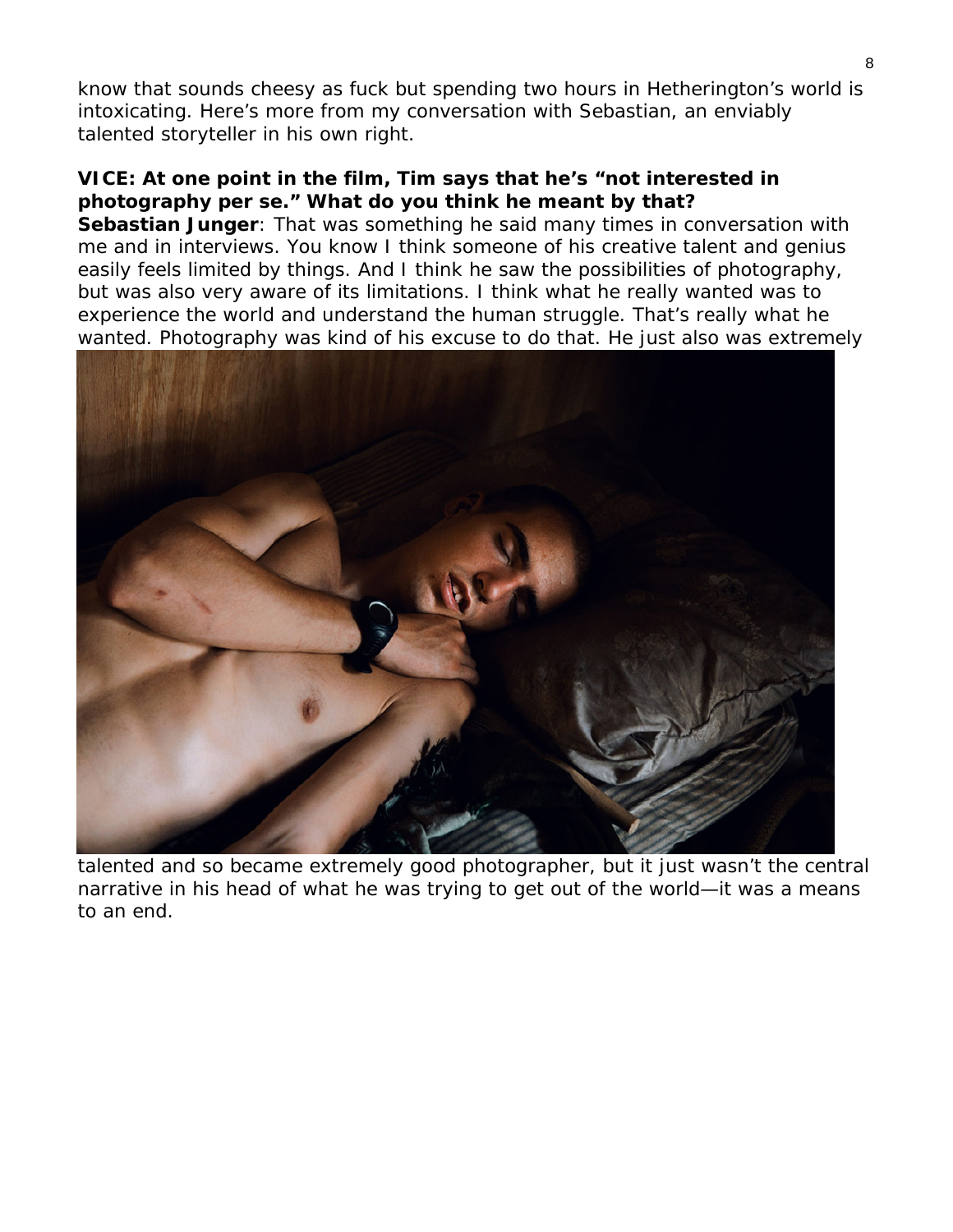

*Top: Cunningham, Korengal Valley, Kunar Province, Afghanistan, 2008. Bottom: Specialist Tad Donoho, Korengal Valley, Kunar Province, Afghanistan, 2008. Courtesy [Yossi Milo](http://www.yossimilo.com/artists/tim-hetherington/)  [Gallery](http://www.yossimilo.com/artists/tim-hetherington/)* 

# **In making the film, did you learn something about him that you didn't know before?**

I wasn't quite so aware of the gentler side of him. I didn't realize that until I saw the footage he shot from Sri Lanka. I'd known him in the context of war and that requires a certain set of characteristics and behaviors, and the way he was with children he photographed was so sweet and I just didn't quite ever see that, certainly not at work. And that was a really nice discovery and I kind of got to know him a little bit better in doing the film because I saw him in all these unguarded moments and, yeah that was really nice.

## **One unguarded moment that I thought was poignant was at the beginning of Which Way, where we see outtakes of Tim trying to explain what his mission as a photographer was all about, finding the right words but criticizing himself for being clichéd.**

That was sort of classic Tim. He over thought everything and made his life a lot harder because of that. But he also understood the media and he understood what the media wants, what the media is satisfied with is a very low level of understanding. So you can sort of put out a boilerplate, humanistic sensitivity about the human struggle and no one's going to bat an eye—that's what they expect, it doesn't mean much, but it works fine. And Tim was smart enough to realize that that's really bullshit, and that anyone can pay lip service to that stuff and it doesn't mean anything and so he was self correcting because the media can't be bothered to correct in that situation, you know they're fine with the first thing he said, but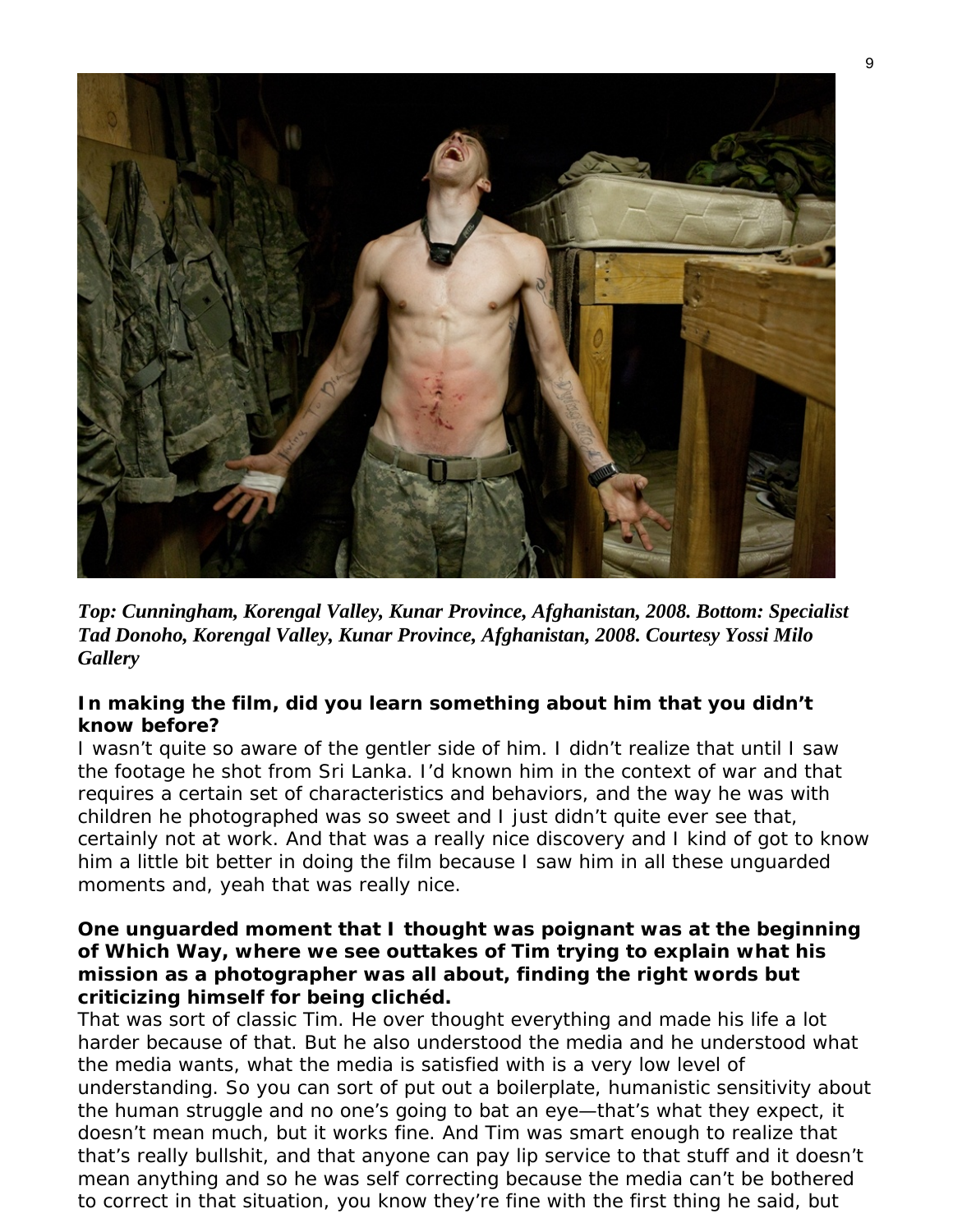Tim wasn't fine with it and he realized he was not being honest and was not saying something of real meaning and so he kept correcting himself, that was classic Tim.

# **What did you learn from Tim?**

I learned how to not focus on the obvious aspects of a story, and most dramatic aspects of a story, particularly combat.I learned to sort of look at what was happening one or two layers beneath in the sort of emotional realm. I learned to do that.

# **Did things you learned from Tim affect the way you told his story in the film?**

It affected the traits of his that I focused on. This is sort of circular, but it got me to focus on that part of him that I had learned from.

# **Do you remember the first Time you met Tim?**

Yeah it was at the departure gate a Heathrow airport on our way into Afghanistan on assignment for *Vanity Fair.*

# **You knew of him before?**

Kind of, I mean I knew that this extraordinary film had been shot in Liberia and one of the reasons I chose Tim to work with. One of the reasons I wanted to work with Tim was because he was an excellent photographer so *Vanity Fair* wanted to hire him but also I knew that he could shoot video so I said 'look, I have this movie project, *Vanity Fair* has nothing to do with it, but you might be interested,' and he was.

# **What'd you guys talk about on the plane?**

Girls probably, I don't remember. I probably told him a lot about what it was like over there. He really liked to laugh, big laugh. He was pretty close to perfect to people who encountered him. He was, psychologically, very complicated and had some real veins of deep unhappiness running through him, real torment. And eventually that came out in his relationships with other people who were close enough to him. I don't mean just romantic relationships, those too, but even in our friendship. He was complicated. But he was a really, deeply good person.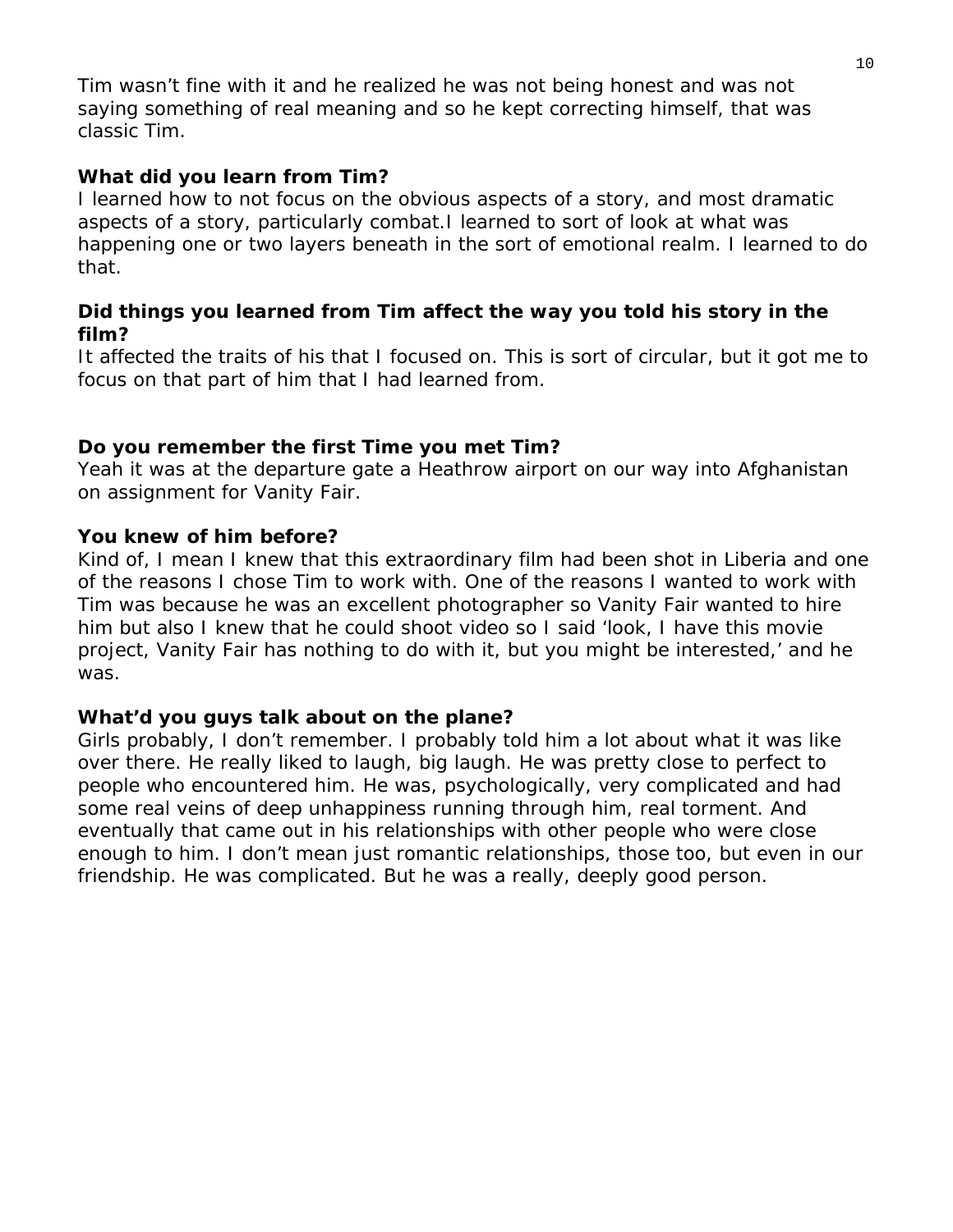# Bemba Trial Website (The Hague) Tuesday, 7 May 2013

### **Central African Republic: Bozizé Soldier Says Rebels Committed Atrocities**

By Wakabi Wairagala

Today, a former fighter under the rebellion led by deposed Central African Republic (CAR) president François Bozizé shifted some blame for atrocities committed in that country's 2002-2003 conflict from war crimes accused Jean-Pierre Bemba's militia to the Bozizé rebels, who he said were undisciplined and brutalized civilians.

Testifying under the court-given name 'Witness D04-56,' he told judges at the International Criminal Court (ICC) that his colleagues committed rape, murder, and pillaging, and that during these marauding operations, they spoke the Congolese language Lingala.

"We would take money, shoes, clothing, TV sets, and such things, commit rape and kill people," he said.

Defense lawyer Peter Haynes asked what languages the rebels spoke among themselves. French, Lingala, and the Central African dialect Sango, replied the witness.

Explaining the use of Lingala, the former Bozizé fighter said, "We used that language to commit those crimes because whenever we used it, the people of the CAR were ready to give up and comply much more easily."

The witness said the crimes he testified about were committed in various towns including Damara, Boy-Rabé, Sibut, PK12, and Fu between October 2002, when the rebels initially attempted to grab power, and March 2003, when they captured the capital Bangui.

Mr. Bemba has been on trial at the ICC since November 2010 over crimes his Movement for the Liberation of Congo soldiers are alleged to have committed during the Central African conflict.

He denies it was his soldiers who committed the crimes, instead blaming other armed groups that took part in the fighting.

The Congolese troops were in the neighboring country at the behest of its then president, Ange-Félix Patassé, who was faced with a coup attempt led by Mr. Bozizé, his erstwhile army chief.

A number of prosecution witnesses testified that the soldiers who committed the crimes were Congolese.

These witnesses said they could tell the nationality of the unruly soldiers because they spoke the Congolese language rather than Sango which Central African nationals would have used.

'Witness D04-56' started testifying in Mr Bemba's trial this morning.

Judges granted him protective measures including image and voice distortion during public broadcasts of his testimony, as well as frequent use of private session in order to protect his identity. He is testifying by way of video link.

He said the Bozizé rebels were poorly equipped and looting "wasn't anything out of the ordinary" but a "generalized" method of operation.